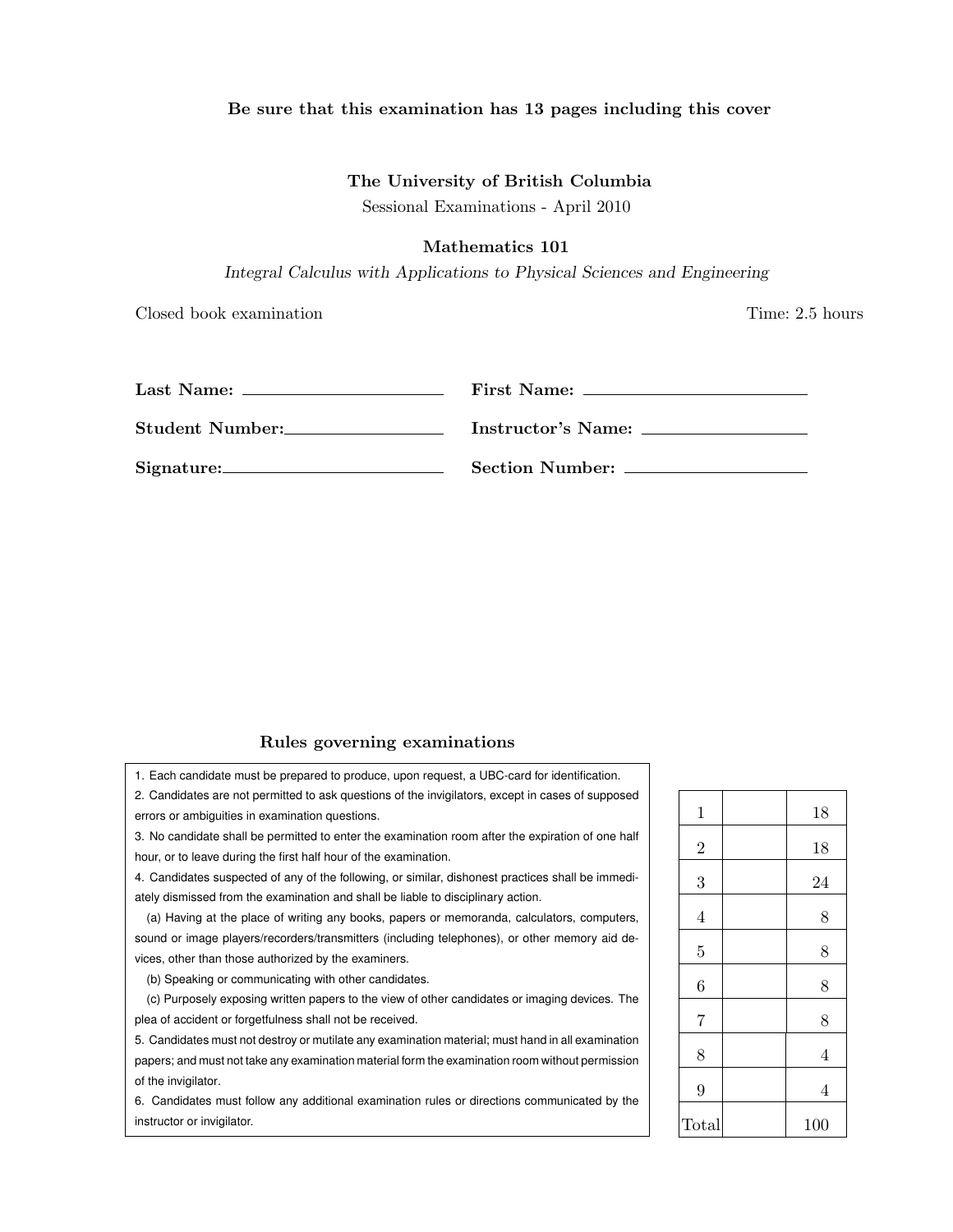April 2010 Mathematics 101 Page 2 of 13 pages

Marks

- [18] 1. Short-Answer Questions. Put your answer in the box provided but show your work also. Each question is worth 3 marks, but not all questions are of equal difficulty. Full marks will be given for correct answers placed in the box, but at most 1 mark will be given for incorrect answers. Simplify your answer as much as possible in this question.
	- (a) Evaluate  $\int_1^1$ 0  $(\sqrt{x^3} + (x^2)^{1/3}) dx$

Answer

(b) Evaluate  $\int_0^{\pi}$  $\int_{0}^{\pi} |\cos x| dx$ . You must simplify your answer *completely*.

Answer

(c) Find a number  $b > 0$  such that the function  $f(x) = x - 1$  has average value 0 on the interval  $[0, b]$ .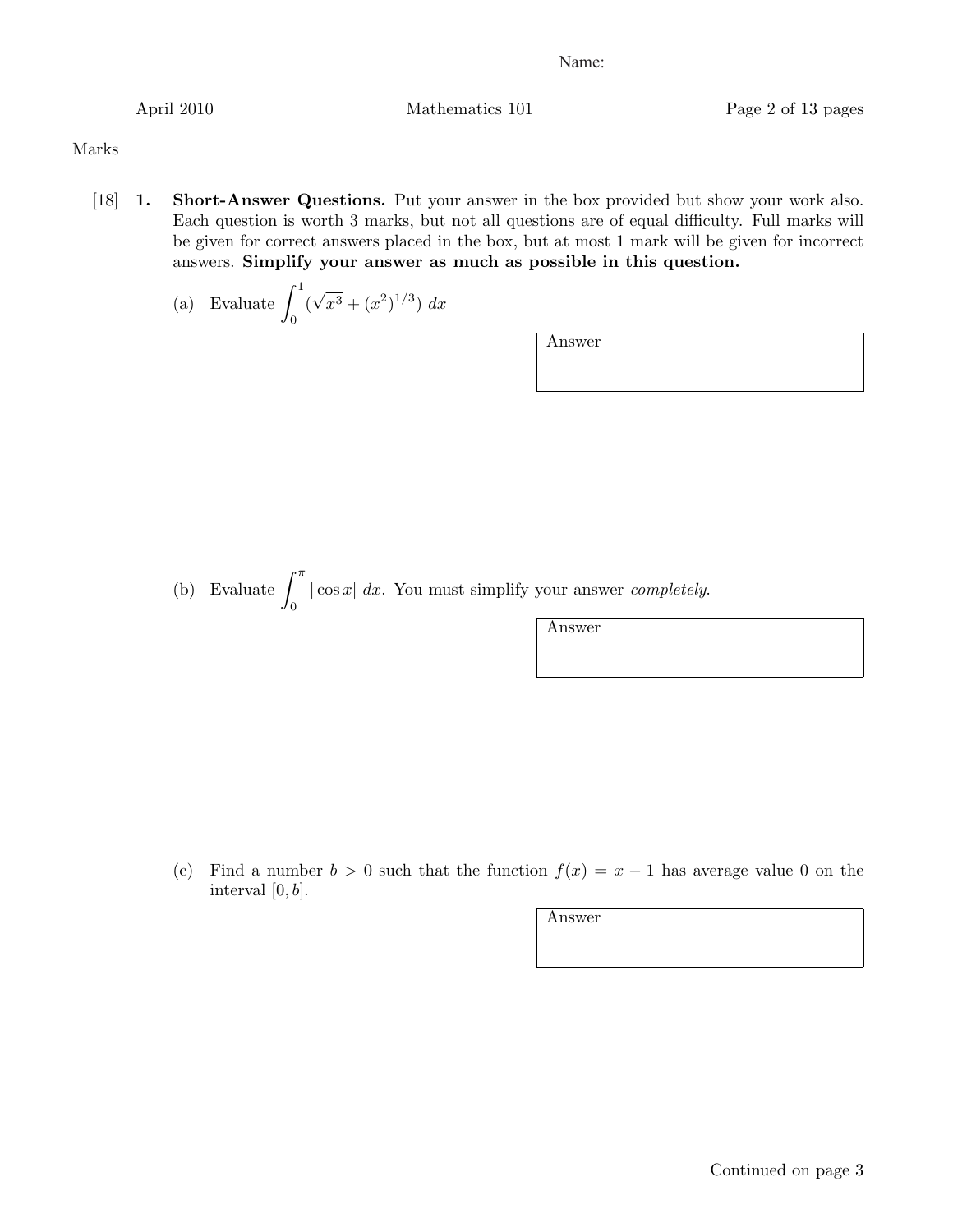April 2010 Mathematics 101 Page 3 of 13 pages

(d) The first two nonzero terms in the power-series representation in powers of *x* (i.e. the Maclaurin series) for  $\int_0^x$ 0  $\sin(t^2)$  *dt* have the form  $ax^3 + bx^7$ , for some constants *a* and *b*. Find the value of *b*.

| Answer |  |  |  |
|--------|--|--|--|
|        |  |  |  |
|        |  |  |  |

(e) Find the *x*-coordinate of the centroid of the region below  $y = 1/x^2$  and above the *x*-axis, from  $x = 1$  to  $x = 2$ .

Answer

(f) Evaluate  $\int^{-1}$ *−∞*  $e^{2x}$  *dx*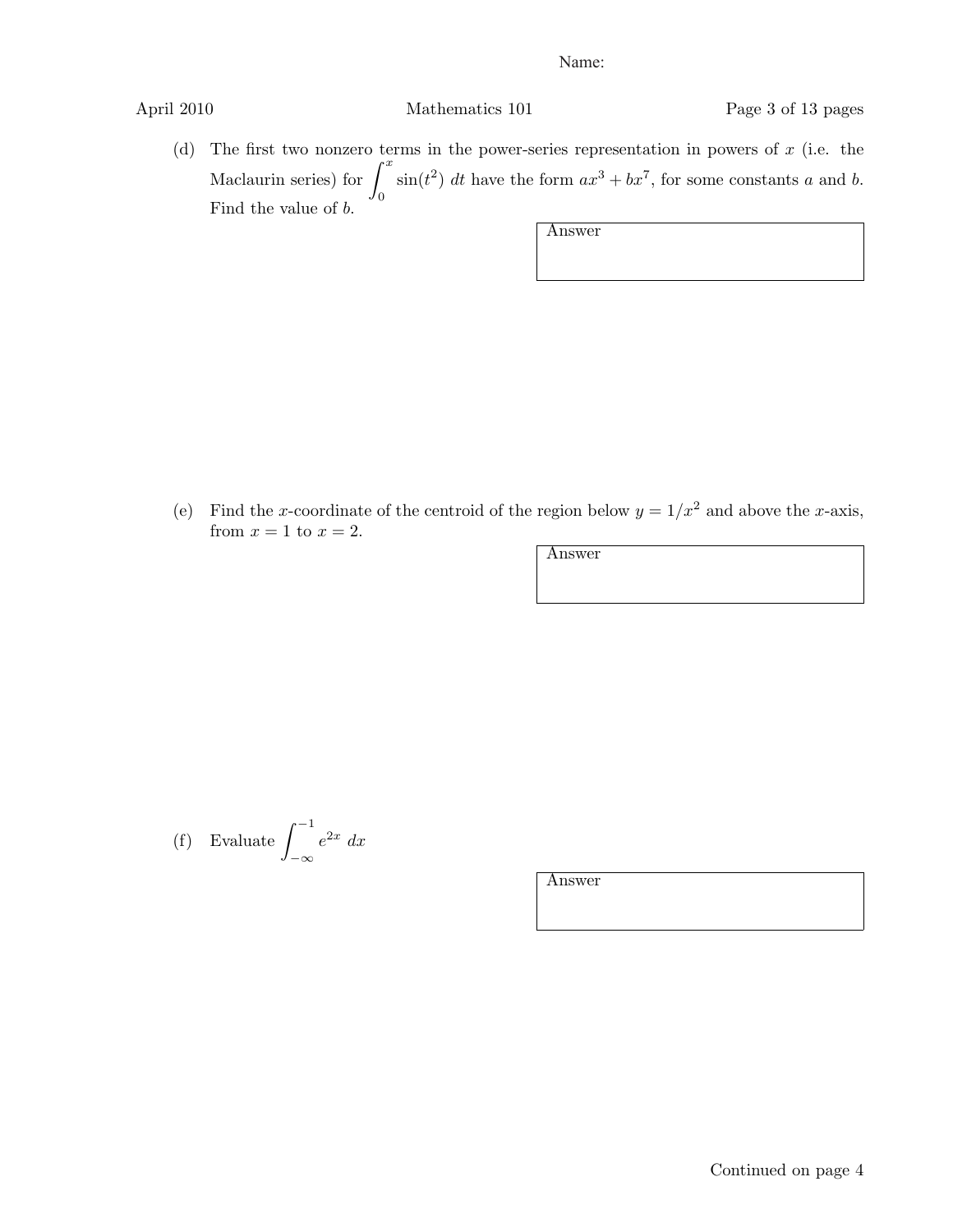April 2010 Mathematics 101 Page 4 of 13 pages

Full-Solution Problems. In questions 2–9, justify your answers and show all your work. If a box is provided, write your final answer there. Unless otherwise indicated, simplification of answers is not required in these questions.

[18] **2.** (a) [6] The bounded region that lies between the *x*-axis and the curve  $y = 1 - x^2$  is revolved about the line  $y = -2$ . Find the volume of the resulting solid of revolution.

Answer

(b) [6] Find the area of the region enclosed by one loop of the polar curve  $r = 4 \cos 2\theta$ .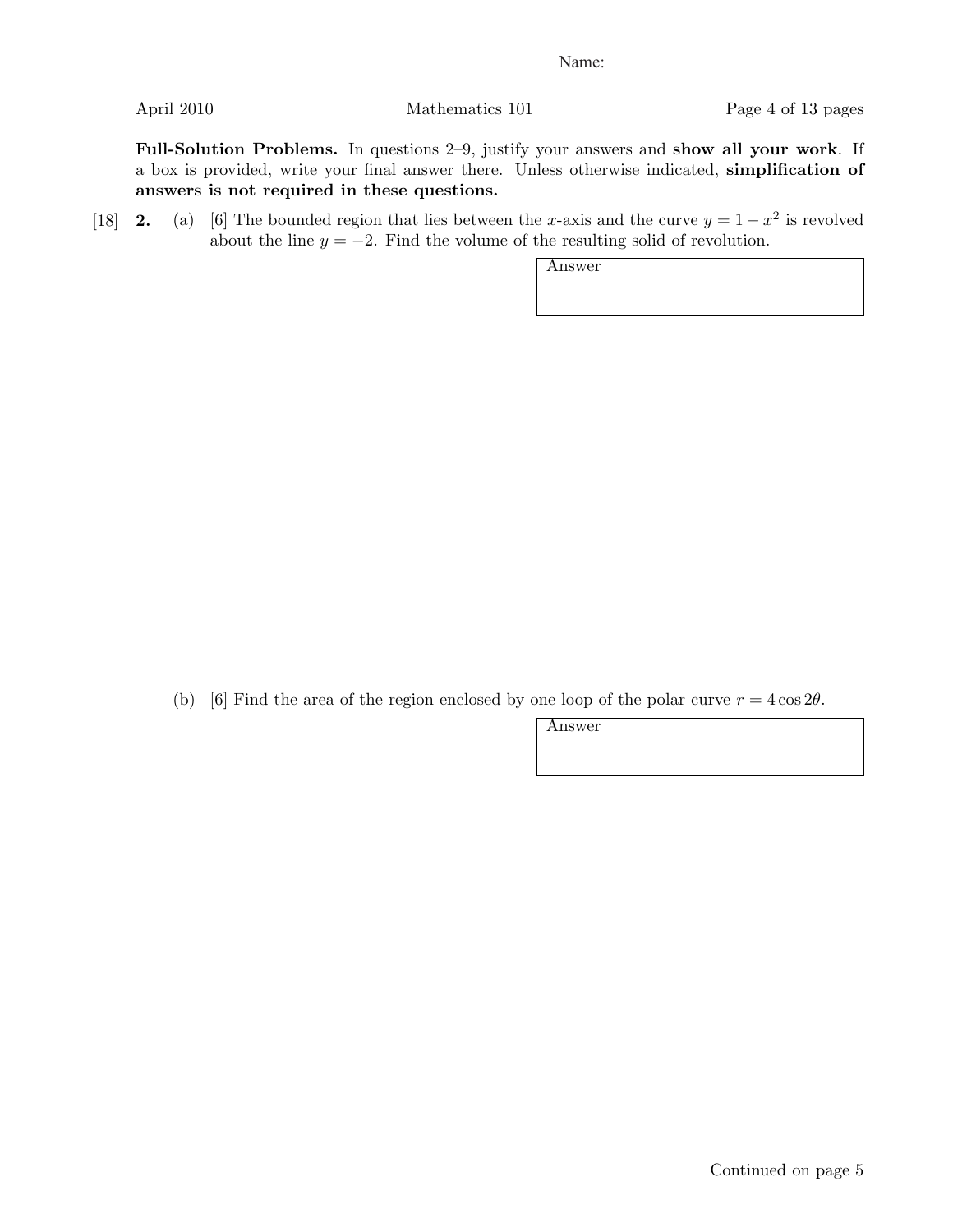April 2010 Mathematics 101 Page 5 of 13 pages

(c) [6] Find the length of the curve 
$$
y = x^2 - \frac{\ln x}{8}
$$
, for  $1 \le x \le 2$ .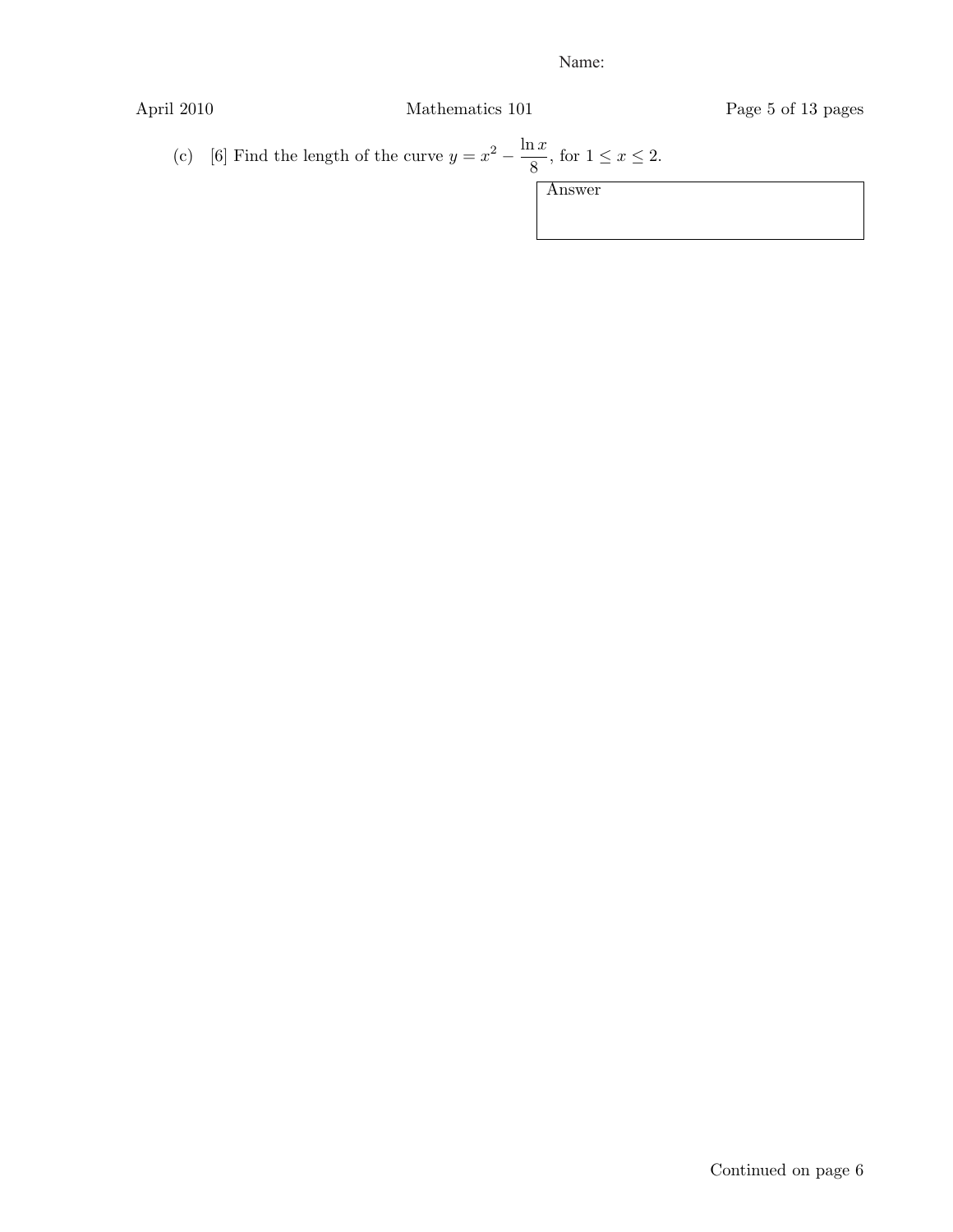April 2010 Mathematics 101 Page 6 of 13 pages

[24] 3. Evaluate the following integrals.

(a) [6]

$$
\int \frac{x^2 - 9}{x(x^2 + 9)} dx
$$

Answer

(b) [6]

 $\int$  dx  $(4+x^2)^{3/2}$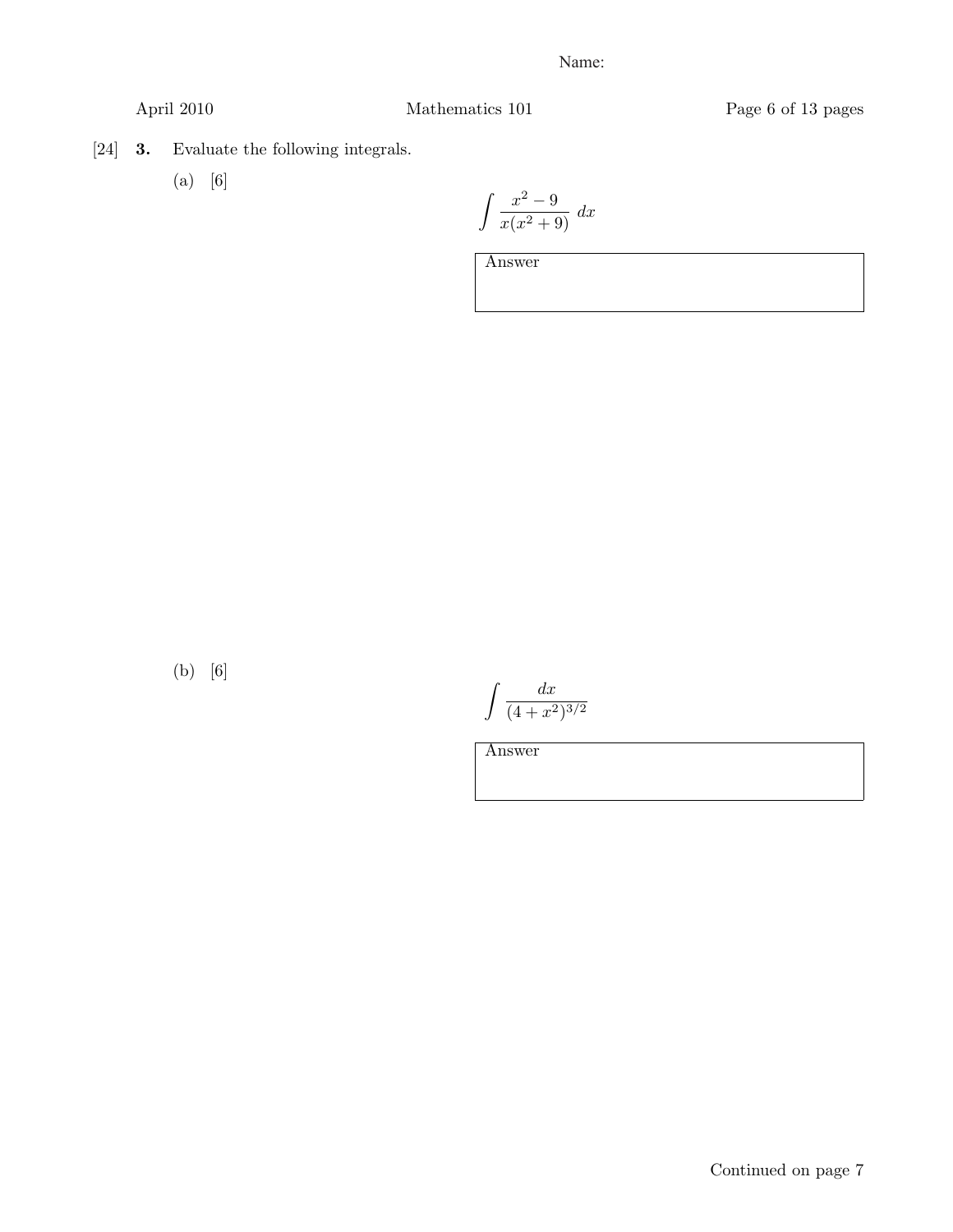April 2010 Mathematics 101 Page 7 of 13 pages

(c) [6]

$$
\int x \tan^{-1} x \ dx
$$

(Note:  $\tan^{-1} x$  is also denoted  $\arctan x$ .)

Answer

(d) [6]

$$
\int_0^3 x\sqrt{81-x^4} \ dx
$$

Hint: Use a substitution and interpret the result as an area.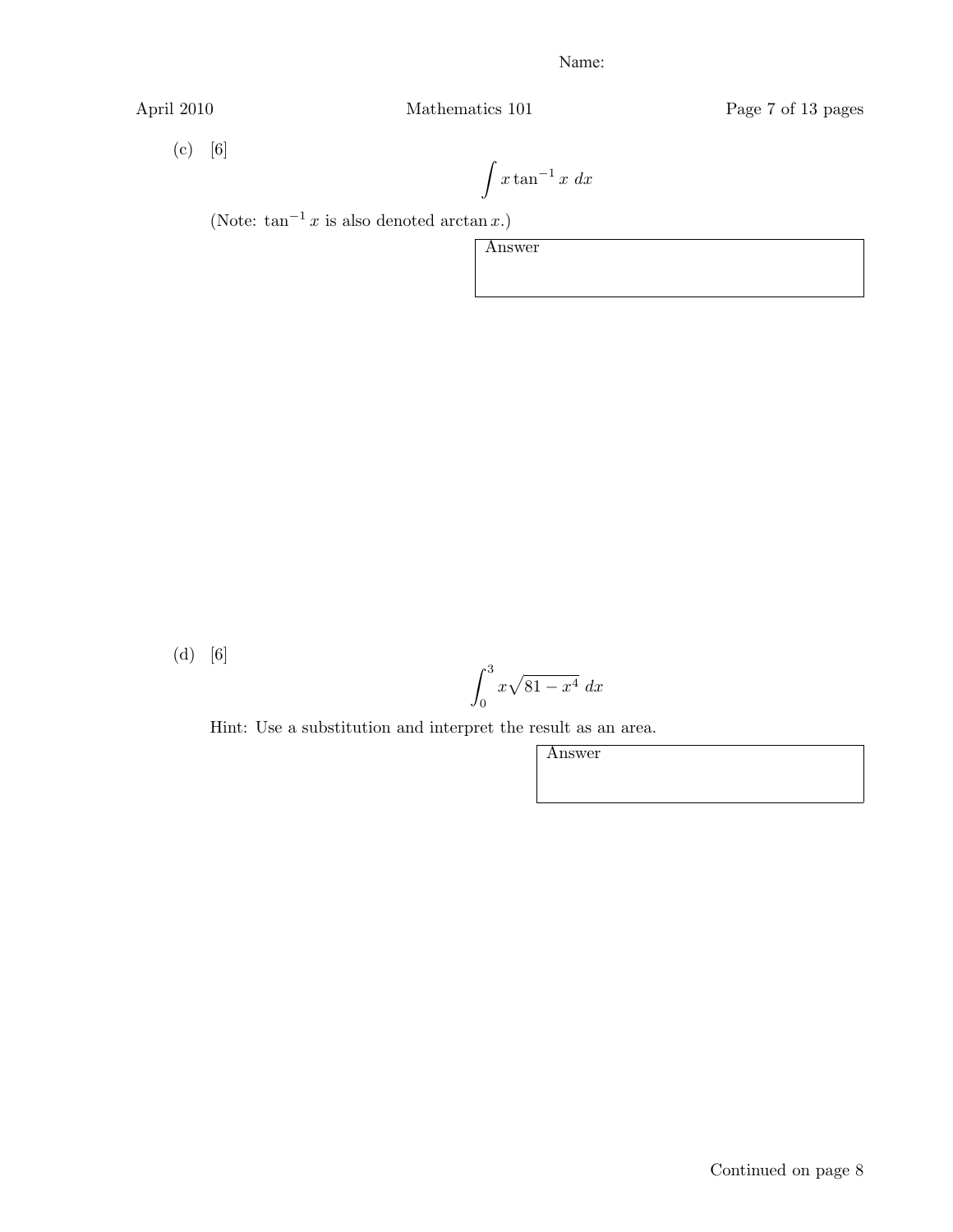April 2010 Mathematics 101 Page 8 of 13 pages

[8] 4. A colony of ants builds an anthill that is in the shape of a cone whose base, at ground level, is a circle of *diameter* 1 ft and whose height is also 1 ft. How much total work, in ft*·*lbs, is done by the ants in building the anthill? For the density of sand, use the value  $150 \text{ lb/ft}^3$ .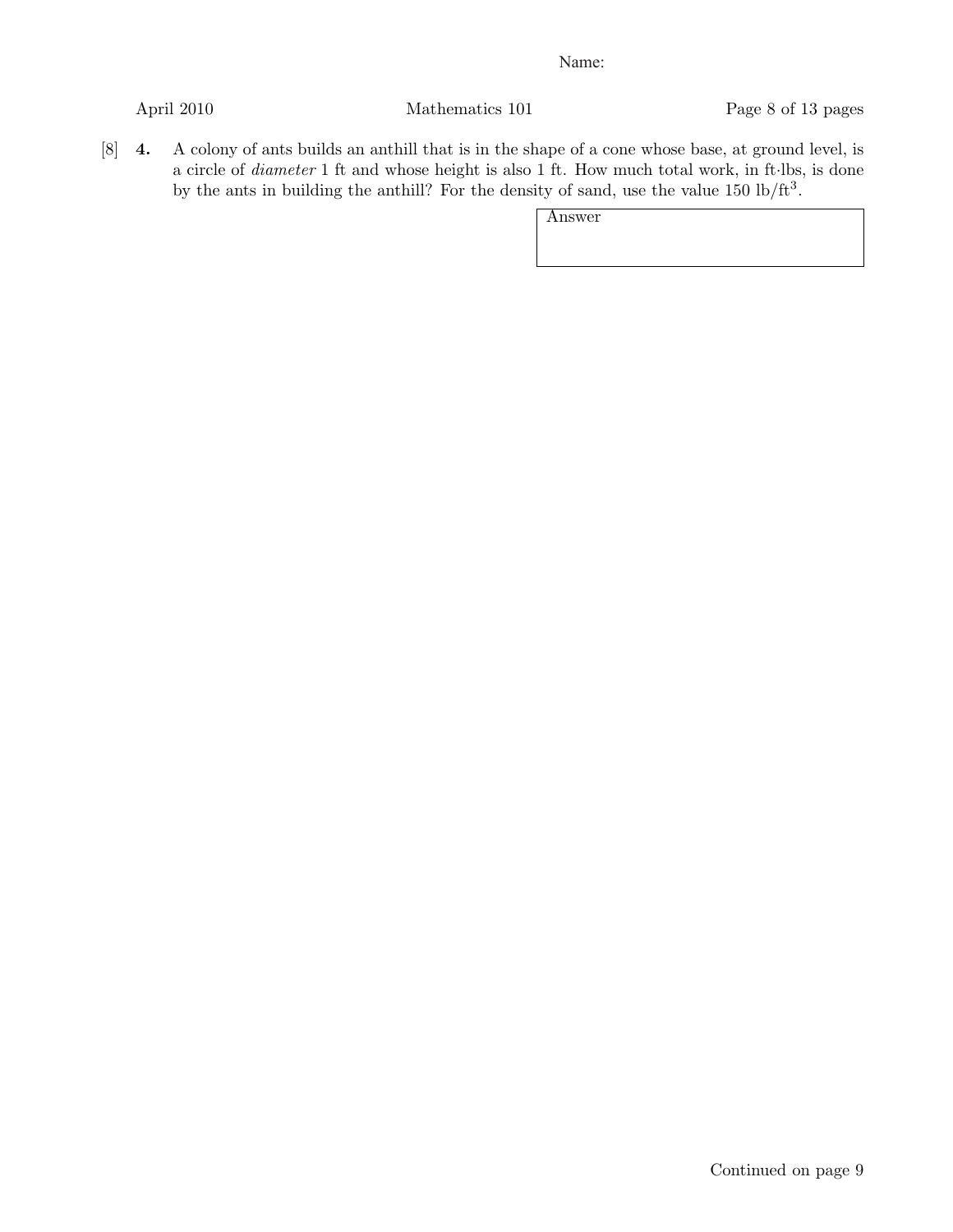April 2010 Mathematics 101 Page 9 of 13 pages

[8] **5.** An unknown function  $f(x)$  has the following values:

$$
f(0) = 1, f(1) = 2, f(2) = 0, f(3) = -2, f(4) = -4.
$$

(a) [2] Write down the trapezoidal approximation  $T_4$  for  $\int_0^4 f(x) dx$ .

| Answer |  |  |  |
|--------|--|--|--|
|        |  |  |  |
|        |  |  |  |

(b) [2] Write down the Simpson's approximation  $S_4$  for  $\int_0^4 f(x) dx$ .

(c) [4] It is known that the fourth derivative  $f^{(4)}(x)$  lies between  $-3$  and 2 on the interval [0,4]. What is the largest possible value that  $\int_0^4 f(x) dx$  could have? You may use the fact that if  $|f^{(4)}(x)| \leq K$  on the interval  $[a, b]$ , then the error in using  $S_n$  to approximate  $\int_a^b f(x) dx$  has absolute value less than or equal to  $K(b-a)^5/180n^4$ .

| Answer |  |
|--------|--|
|        |  |
|        |  |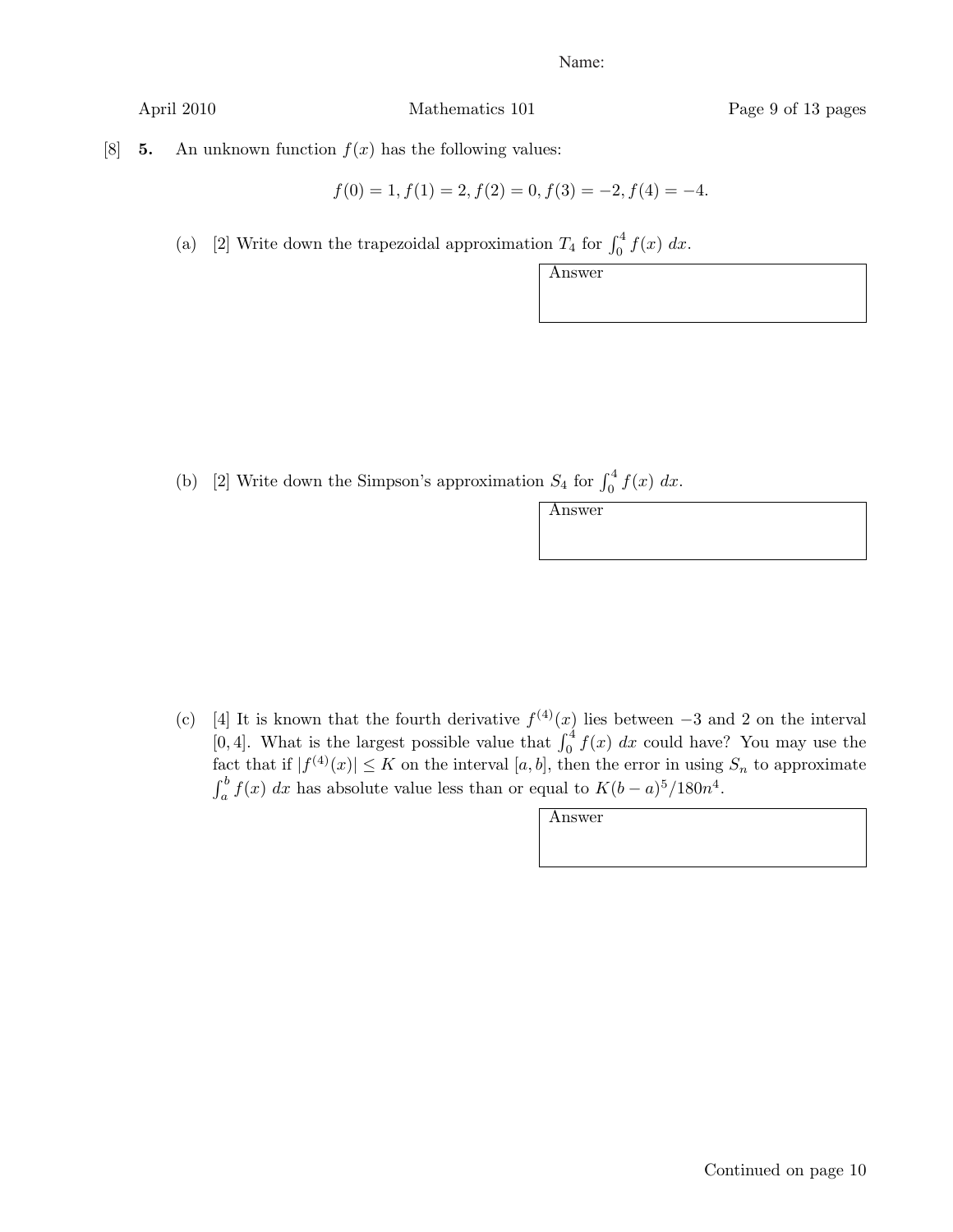April 2010 Mathematics 101 Page 10 of 13 pages

[8] 6. A swimming pool is 10 m wide and 20 m long and its bottom is an inclined plane, the shallow end having depth 1 m and the deep end 2 m. If the pool is full of water, find the hydrostatic force, in Newtons (N), on the long vertical side of the pool that is shaded in the diagram below. For the acceleration due to gravity use the value  $g = 9.8 \text{ m/s}^2$  and for the density of water use the value  $\rho = 1000 \text{ kg/m}^3$ .

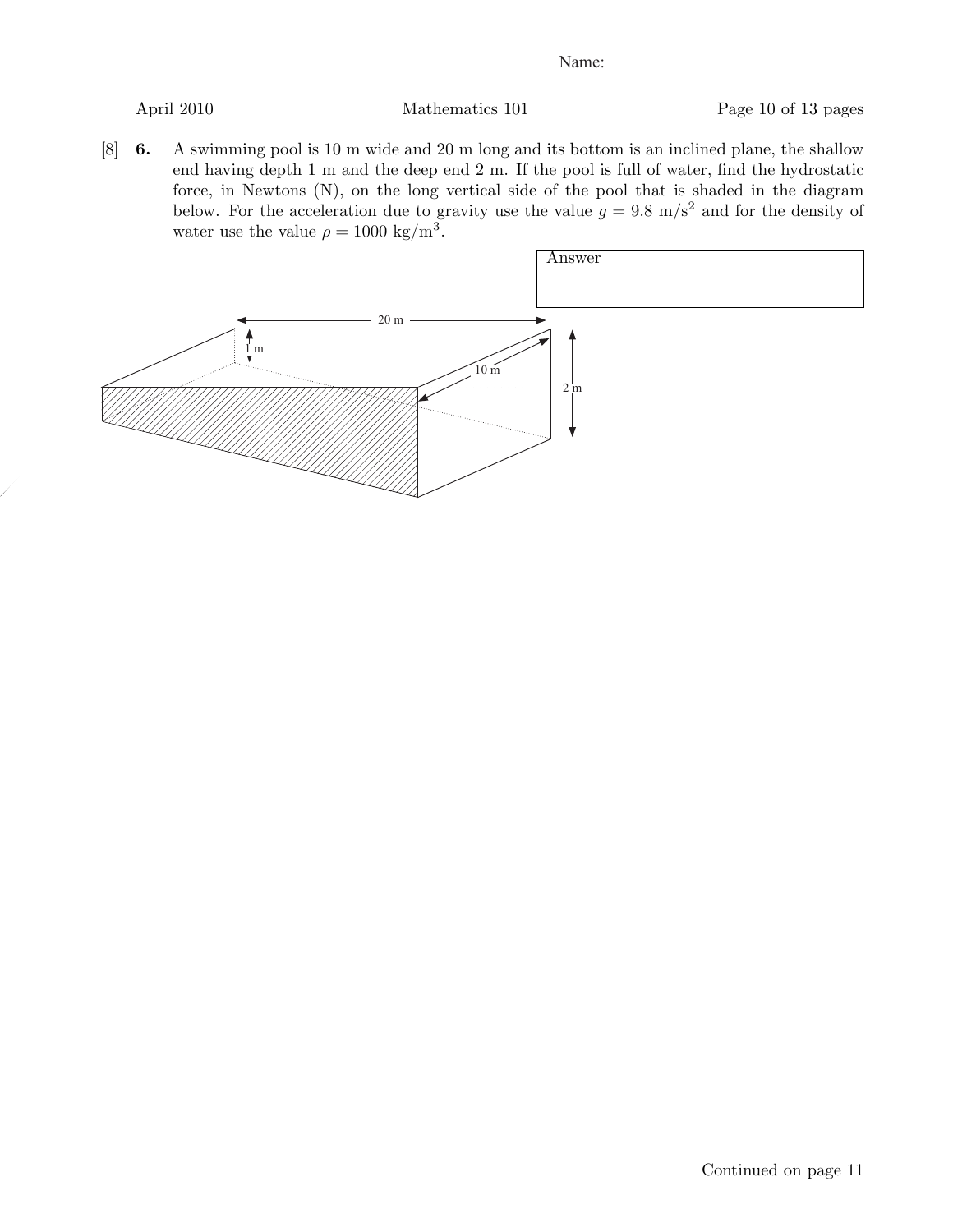April 2010 Mathematics 101 Page 11 of 13 pages

[8] 7. Find the solution of the differential equation

$$
\frac{dL}{dt} = kL^2 \ln t
$$

that satisfies  $L(1) = 1$ . Here, *k* is a constant that will appear in your final answer.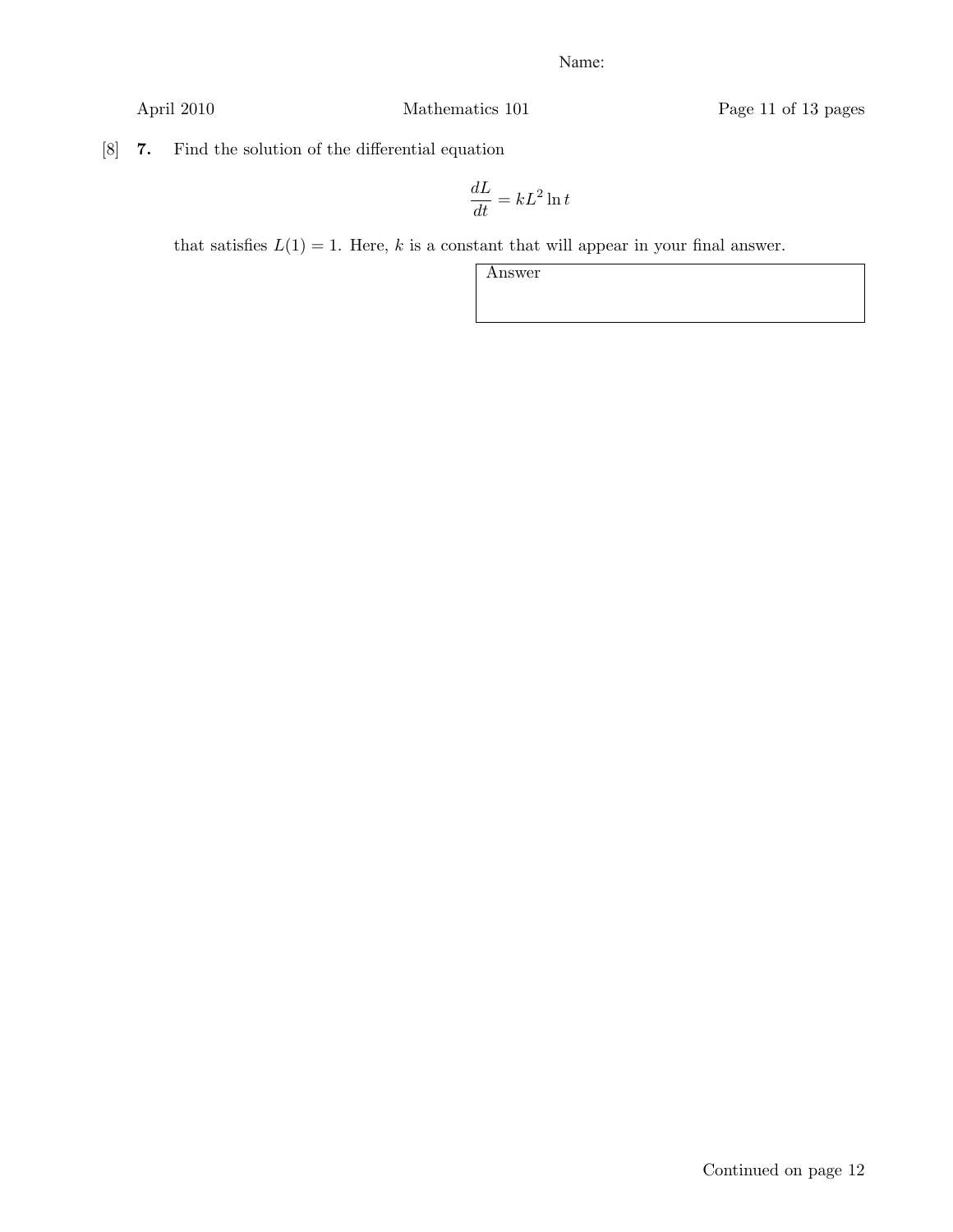April 2010 Mathematics 101 Page 12 of 13 pages

[4] 8. Evaluate  $\int_0^1 (6 - 3x^2) dx$  by computing the limit of the right-endpoint Riemann sums  $R_n$  as  $n \to \infty$ . You may use the formula  $\sum_{i=1}^{n} i^2 = n(n+1)(2n+1)/6$ . *No credit will be given for computing this integral using antidifferentiation, although you may use antidifferentiation to check your answer.*